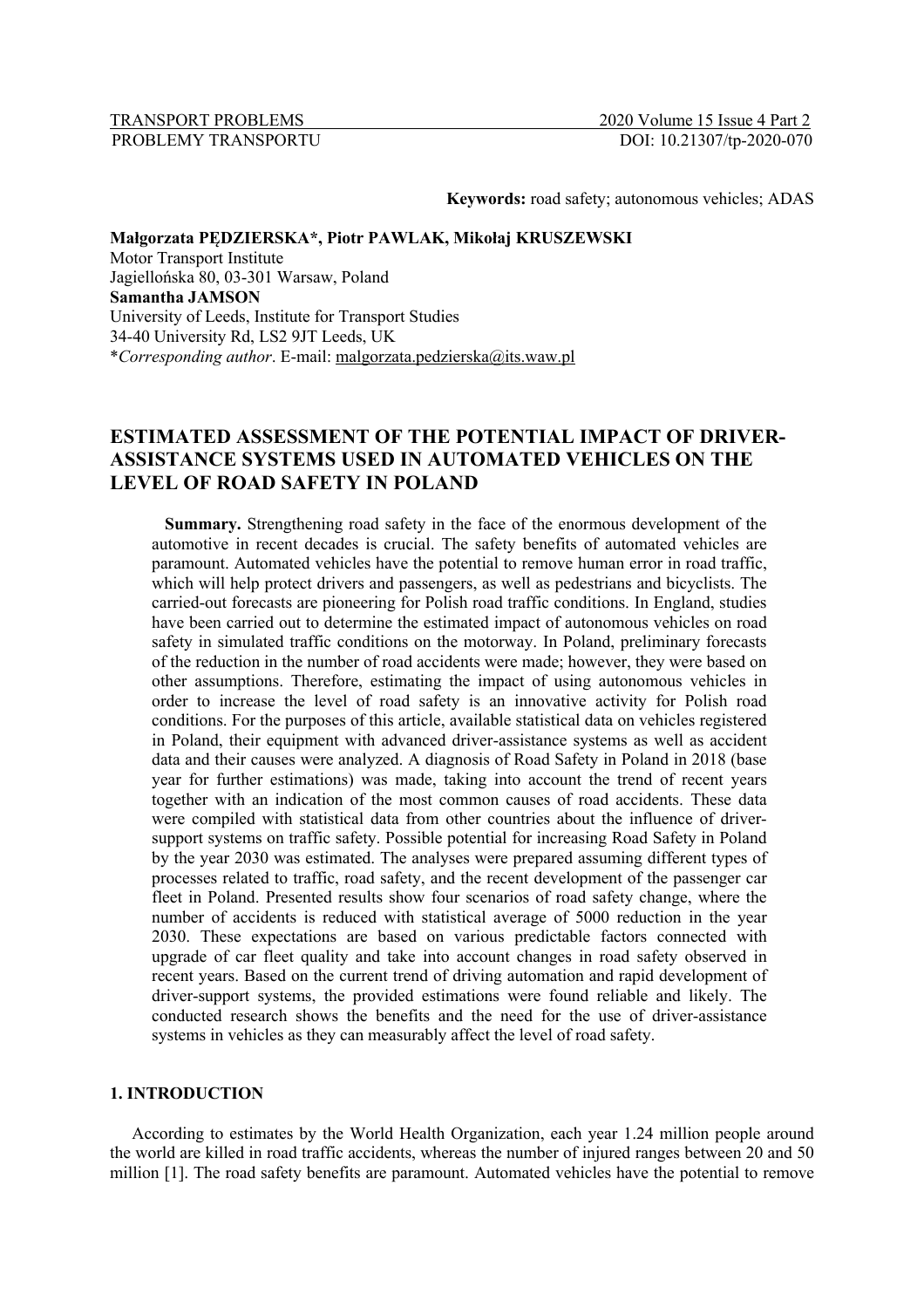human error in road traffic, which will help protect drivers and passengers, as well as pedestrians and bicyclists. In Poland, preliminary forecasts of the reduction in the number of road accidents were made; however, they were based on other assumptions [2]. Therefore, the results of the forecasts presented in the paper are pioneering for Polish road traffic conditions. In England, studies have been carried out to determine the estimated impact of autonomous vehicles on road safety in simulated traffic conditions on the motorway [3]. In addition to road safety reasons, autonomous vehicles pose opportunities pertaining to transportation policies. AV technologies can decrease the transportation cost and increase accessibility and mobility, especially to low-income households and persons with mobility issues [4]. Of course, transport activities should be properly planned so that they could resolve problem of routing and rebalancing a shared fleet of autonomous vehicles. It is essential to providing on-demand mobility within a capacitated transportation network, where congestion might disrupt throughput [5]. In Poland, preliminary forecasts of the reduction in the number of road accidents were made; however, they were based on other assumptions. Therefore, estimating the impact of using autonomous vehicles to increase the level of road safety in Poland is an innovative activity in this regard. The presented forecasts were prepared as part of the work on the AV-PL-ROAD project. The results of the research carried out as part of the project will allow to emphasize the positive effects of the implementation of such systems in a significant number of vehicles on Polish roads. The presented forecasts and guidelines on how to achieve the intended goal may constitute the basis for the creation of a coherent strategy in this regard by the relevant state administration bodies. It is not known whether the results of the research, including the forecasts presented in this article, will somehow influence the creation of transport policy in this area by appropriate institutions. However, it should be hoped that each research and project carried out in this field is a valuable source of knowledge. If the driver-assistance systems are able to reduce the number of events by even a few percent, it will be a measurable social and economic benefit. Obviously, this action will also bring Poland closer to the achievement of the main EU road safety program, which assumes the reduction of fatalities and seriously injured by 50% in 2030 compared with 2020.

Currently, most manufactured vehicles are equipped with systems such as anti-lock braking systems (ABS), traction control, tire pressure sensors, and airbags. Technological development more and more often allows the use of advanced driver-assistance systems (ADAS). The aim of these systems is to improve driving comfort as well as increase road safety. The level of advancement of particular driver-assistance systems may vary depending on the manufacturer. Until recently, these systems were exclusive to premium class cars.

It is estimated that the majority of traffic accidents are caused by human error [6, 7], and therefore, the uptake of safety systems into the car fleet is very important.

However, it cannot be forgotten that improving transportation safety on the roadways thanks to the use of AV is highly dependent on the ability of human drivers to maintain situation awareness and intervene in circumstances that the automation cannot handle. The specificity of automation shows that even as it improves, system autonomy is increasingly likely to reduce the ability of drivers to provide needed oversight [8]. Therefore, the question arises how to approach this problem comprehensively. However, it is anticipated that even in a scenario where drivers' skills deteriorate in the future owing to the widespread use of driver-assistance systems, the benefits will still outweigh the losses from possible system failures. A lot depends on the willingness of drivers to use these systems and a positive perception of these technologies. Moreover, current perceptions of autonomous vehicles are essential. Thus, attention has turned to gauging public perceptions of these autonomous vehicles. To date, surveys have focused on the public as potential passengers of autonomous cars, overlooking other road users who would interact with them. Sex, age, and risk taking had varied relationships with the perceived risk of different vehicle types and general attitudes toward autonomous cars. For instance, males and younger adults displayed greater acceptance. Future studies should therefore continue to investigate people's perceptions from multiple perspectives, taking into account various road user viewpoints and individual characteristics [9].

This paper presents the accident statistics in Poland over the past decade, alongside with an analysis of the main contributory factors to determine the potential impact of these technologies on the level of road safety. It is necessary to analyze the driver-assisting systems, identify the systems with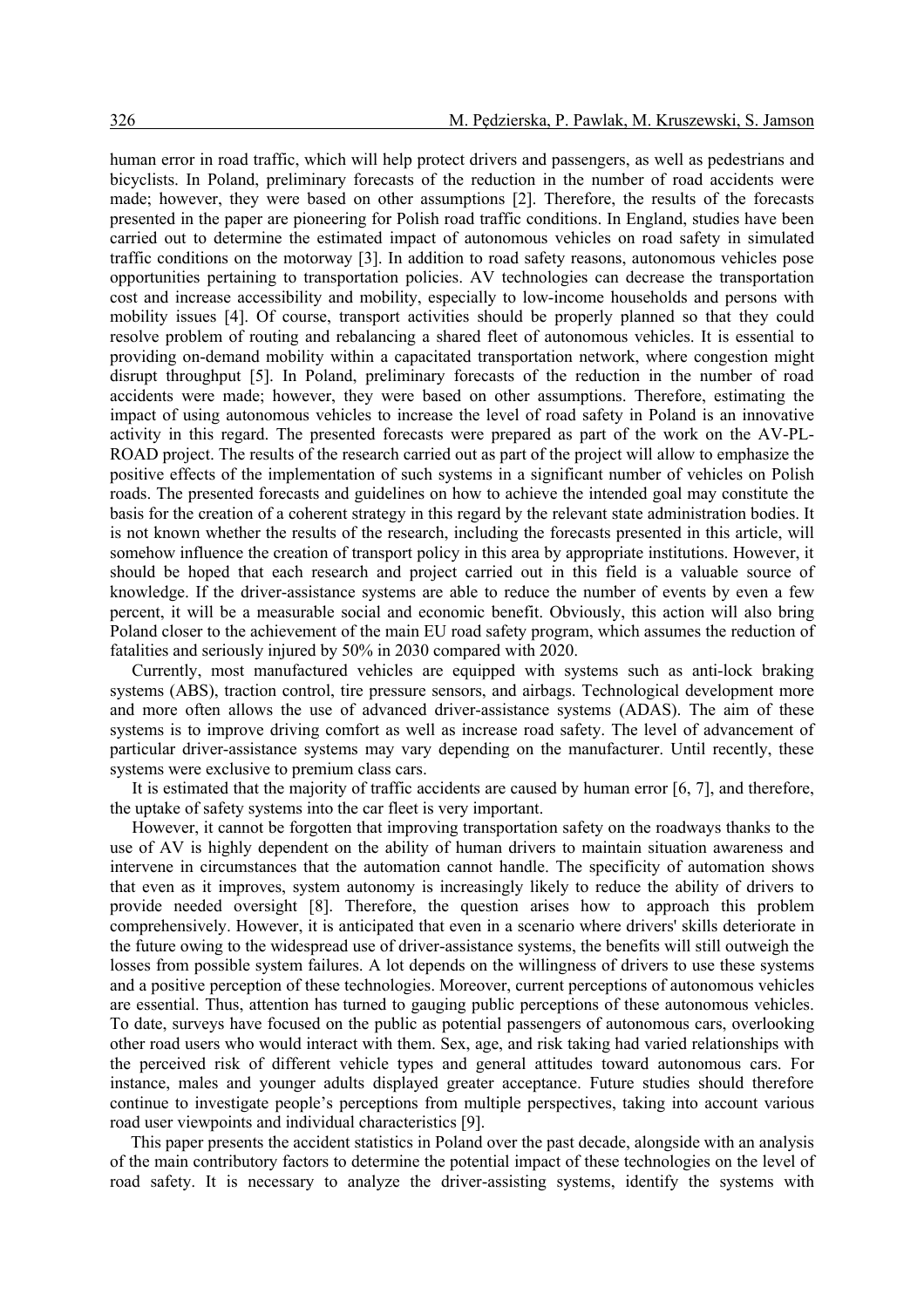the greatest potential impact on the road safety, and estimate the number of vehicles equipped with these systems together with determining the potential for reducing the number of road accidents. The forecast for reducing the number of accidents by the 2030 shows potential to reduce them by approximately 5 000, thanks to the use of autonomous systems in passenger cars that support the driver. These estimates were calculated taking into account the potential share of passenger cars equipped with these systems in 2030. This reduction represents approximately 15% of all accidents, taking into account incidents that occurred in 2018, which is the base year for the estimates conducted.

# **2. CHARACTERISTICS OF ROAD SAFETY IN POLAND IN THE LAST DECADE**

Road safety is a very important issue from the point of view of socio-economic development. Limiting the number of accidents is primarily aimed at reducing the number of people killed and injured. Of course, improving road safety also reduces the costs associated with the treatment and rehabilitation of injured people that are recovering after accident. The number of people with disabilities as a result of an accident is also decreasing. A NHTSA study showed that motor vehicle crashes in 2010 costed \$242 billion in economic activity, including \$57.6 billion in lost workplace productivity, and \$594 billion due to loss of life and decreased quality of life due to injuries [10]. The costs of road accidents are huge each year. Social benefits, significant material benefits, and minimizing the costs of lost benefits are also important aspects related to road safety. Prevention of road accidents is connected with the development of the motorization. Until the mid-twentieth century, due to the fewer number of cars on the road and lower speeds achieved, this issue was not analyzed in such detail. During this time, traffic regulations evolved as motorization developed. Unfortunately, for years, Poland has been one of the EU's top countries for road-accident fatality rates. Despite that, it has made significant progress in the last thirty years, with a fatality reduction of more than 60%. During this period, tools for forecasting fatalities were developed and used to identify the main factors that have helped to reduce deaths [2].

Currently, detailed statistics are available, and numerous government and scientific institutions deal with the issue of improving the road safety. According to the [11] National Police Headquarters information, the data for 2018 are as follows. On the public roads, in traffic zones and residential areas, 31 674 road accidents occurred, in which 2862 people were killed and 37 359 people were injured (of which 10 963 people were seriously injured). In addition, police received 436 414 reports regarding road collisions. The data presented in the annual reports also refer to plans and forecasts for the implementation of the National Road Safety Plan 2013-2020. Fig. 1 presents an assessment of the National Road Safety Plan objectives implementation in the year 2018.



Fig. 1. Measuring achievements of the National Road Safety Plan 2013 - 2020 objectives in the 2018 [11]

The analysis of the road safety statistics from 2018 requires to determine the trend prevailing in recent years. Over the past ten years, the highest number of road accidents and their victims were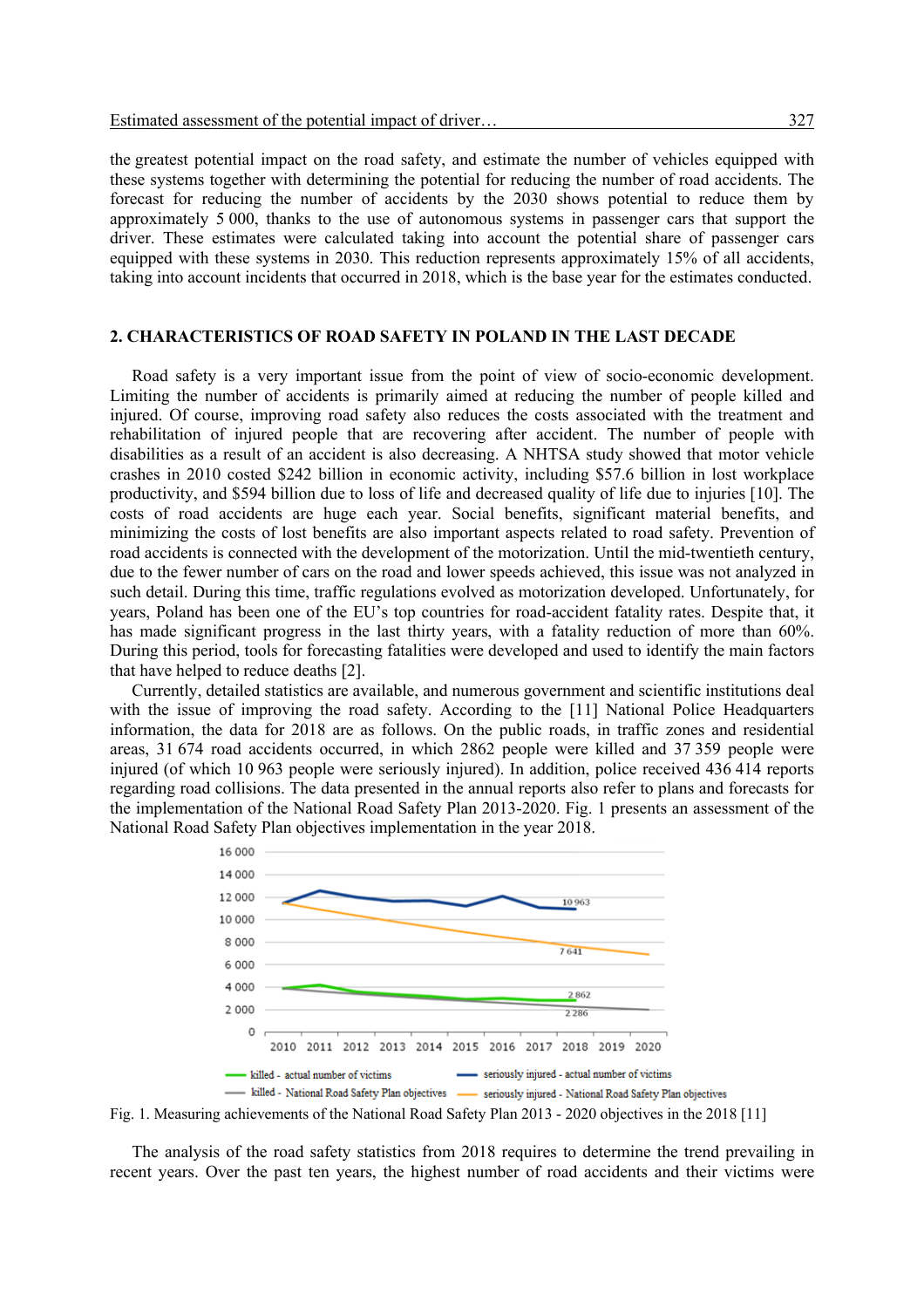recorded in 2009. In 2010, there was a decrease compared with the previous year, whereas in 2011, there was a further increase in number of road accidents. From 2012, there has been a decrease in the number of road accidents and their victims, until 2016, when the number increased again. In 2017, there was a significant decrease compared with the previous year, whereas in 2018, the number of accidents and injuries decreased, but the number of people killed increased.

The pattern of accidents in 2018 is similar to the previous years. The number of accidents involving pedestrians, accidents caused by young drivers, and accidents related to speeding still pose the main threat to life and health of road users. This obviously requires further, intensive corrective actions and intervention in all areas of the road safety.

In 2018, the highest number of road accidents occurred in October (9.9% of the total), May (9.7%) and July (9.6%), whereas the greatest number of people (11.1%) killed in accidents was in October. Accidents in the autumn months are mainly associated with worsening weather conditions, and thus the driver's task becomes more difficult. The increased number of accidents during the summer, as well as in the month of May, is associated with significant traffic caused by holiday and leisure trips. Moreover, the time of day is important, as almost 50% of accidents took place between 13:00 and 20:00, which is linked to peak traffic flows during these hours.

Despite the fact that weather conditions affect the number of accidents, the largest number of accidents occurs in good weather conditions. This may be related to the tendency of drivers to speeding in good weather conditions, and accidents at higher speeds are more likely to result in fatalities [12]. On the contrary, in worse weather conditions, pedestrians are more exposed and they become less visible; therefore, they are more often victims of an accident.

The vast majority of accidents occur in built-up areas: 22 560 such incidents corresponded to 71.2% of all accidents with 1 252 people killed and 25 698 people injured. The number of accidents outside the built-up area was less than 30%; however, more people were killed in them than in built-up areas, i.e., 1610 people (56.3% of total people killed), and 11 661 people were injured.

The main causes of road accidents on straight road sections are listed as follows:

- inappropriate speed in relation to the traffic conditions  $-3$  234 accidents,
- failure to comply with the right-of-way rule  $-2$  165 accidents,
- inappropriate and dangerous behaviour towards pedestrians  $-1$  796 accidents,
- dangerous (too short) distance between vehicles  $-1624$  accidents, and
- inappropriate overtaking 944 accidents.

The main reasons for accidents at priority intersections were as follows:

- failure to comply with the right-of-way rule  $-4699$  accidents,
- inappropriate behaviour towards pedestrians  $-1072$  accidents, and
- inadequate speed in relation to the traffic conditions  $-568$  accidents.

Analyzing the causes of accidents, among all the factors that determine road safety (human, road – infrastructure, vehicle), human error is the most commonly reported. In 2018, 27556 accidents were the fault of drivers, i.e., 87% of all accidents. As a result of these accidents, 2177 people were killed and 33261 were injured. The most common were accidents referred to as "collision of vehicles in traffic". In 2018, there were 17041 such accidents, which represented 53.8% of all accidents; in this type of accident, 1269 people were killed (44.3% of all killed) and 21 877 people were injured (58.6% of all injured). Another common type of traffic accident was "running over pedestrian". In the same year, 7 242 such accidents (22.9% of total) were reported, in which 792 people (27.7%) were killed and 6 800 were injured (18.2%). There is still a lot to be done in terms of road safety, and driverassistance systems can eliminate some of the errors directly related to the human factor. The systems with potentially greatest impact on the road safety are presented the following section.

# **3. SYSTEMS WITH THE GREATEST POTENTIAL IMPACT ON THE ROAD SAFETY**

The set of activities aimed at the development of modern vehicles is primarily the following:

development of devices supporting the actions of the driver (maintaining the set speed and distance);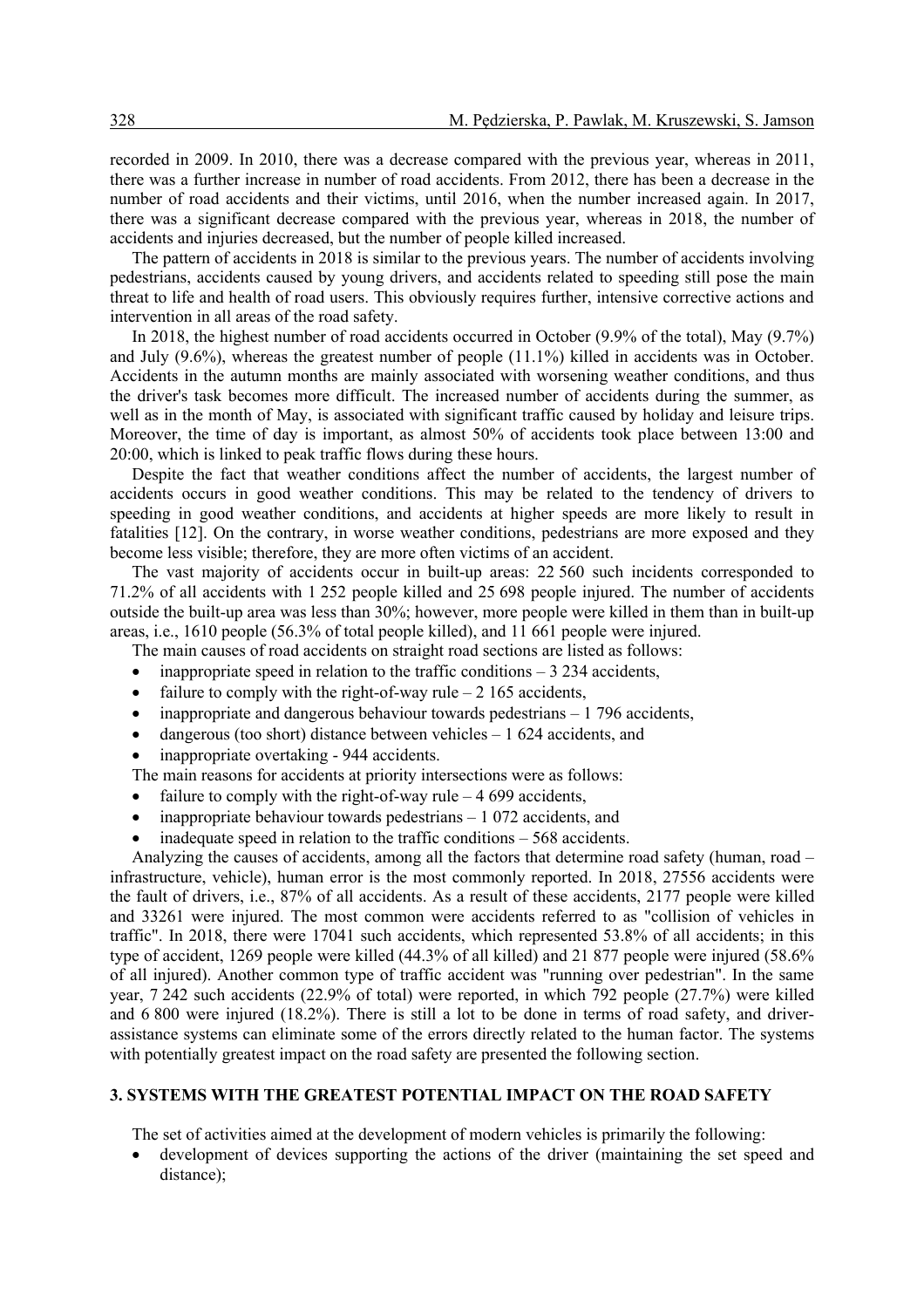- detection of conflict situations;
- development and implementation of autonomous vehicles, electric and hybrid vehicles, and vehicle sharing systems; and
- communication of vehicles with external devices, including communication with another vehicle V2V, with the road infrastructure V2I, with the traffic control system V2C.

According to the presented statistics, the largest number of accidents is caused by human error. Therefore, minimizing, supporting, or eliminating the human factor could increase the level of traffic safety. In 2018, the most numerous groups of perpetrators of accidents were drivers of passenger cars (74.8%), which corresponds to 20 622 road accidents, in which 1 547 people were killed and 25 614 people were injured. Systems that allow driving automation may be a great opportunity to reduce the number of accidents. The most common causes of road accidents include failure to comply with the right–of–way rule in the road traffic, inadequate speed in relation to the traffic conditions, or dangerous distance between vehicles. The following table shows the systems that could be used to avoid certain types of accidents. Table 1 shows the systems that could potentially prevent specific causes of road accidents. Driver-assistance systems are also listed in the table no. 1 and have been combined with the most common causes of road accidents in Poland. The ability to reduce the most common causes of road accidents is very important. Of course, the effectiveness of these systems can only be determined when the driver is able to operate the system, the system is on, and there is no system failure. Therefore, drivers training is extremely important in order to teach them how to use the driver-assistance system. These activities require a lot of work on the part of vehicle manufacturers, equipment manufacturers, distributors, and car dealers.

Another task that allows to achieve the goals of increasing road safety is social acceptance for such systems. It is impossible to take advantage of the available driving-assistance systems when they are turned off by the driver. Presenting estimates that show the positive effect of the use of driver assistance systems on road safety can increase trust and social acceptance of these systems.

To ensure the highest level of road safety, it is necessary to know the way the system works and its capabilities [13]. Systems listed in Table 1 are described in the following section.

#### **3.1. Autonomous Emergency Braking/Automatic braking system**

The main task of the system is to monitor the space in front of the vehicle and detect any obstacles. Most systems, currently installed in vehicles, are based on the joint operation of cameras and radars. Some car models are also equipped with stereoscopic cameras and infrared projectors located at the front of the car, e.g., in the headlights. The space in front of the car is monitored all the time and the collision probability is calculated. The vehicle's speed and position as well as its trajectory are analyzed. When an obstacle is detected, the system sends information about the danger to the driver, then moves the brake pads toward the brake discs and increases the pressure in the braking system to strengthen braking power. In the lack of a driver response, the system will attempt emergency braking. Most vehicles, at speeds between 10 and 30 km/h [14-18], can stop in front of an obstacle. At higher speeds, the system's task is to reduce the effects of collisions by reducing speed during the incident and its severity. However, it should be kept in mind that the system was developed for low speeds. Depending on the make, the upper operating limit of the system is 65 - 80 km/h. Most systems detect large objects, such as vehicles, but there are also solutions that can detect pedestrians or cyclists [14- 18].

# **3.2. Blind Spot Warning Systems**

This system significantly helps to perform the traffic lane change maneuver. The system's task is to detect vehicles in the so–called blind spot, both to the left and right and vehicles approaching from behind at high speed. If danger is detected, the driver receives a warning. Usually, it involves lighting the diode mounted in the exterior mirror. If, additionally, the driver turns on the turn signal during this time, the messages intensify: the LEDs start to flash and an acoustic signal is generated. In some vehicles, the steering wheel also vibrates. The system is usually based on the data obtained from the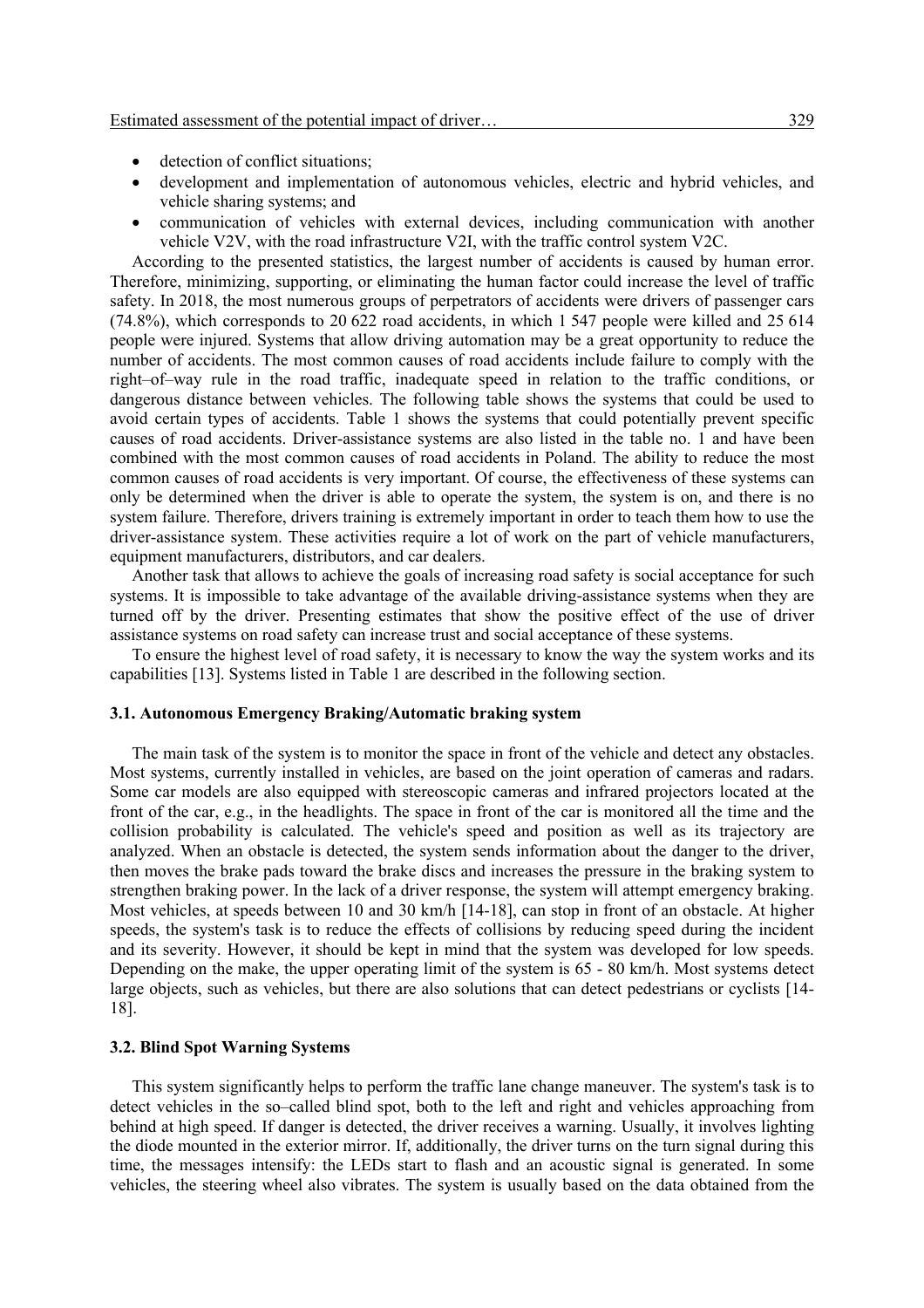radar or cameras located in the rear bumper or under the exterior mirror. A space of about 3.5 m on both sides of the vehicle is monitored (Fig. 2). The speed at which the system activates oscillates around 10-15 km/h [14-18]. The system is deactivated at approximately 140 km/h. In most vehicles, this system is connected to the systems supporting reversing from the parking space due to the use of the same sensors [13-18].

Table 1

| Cause of the accident                                                                    | Systems that can prevent the cause of accident                                                                                                                               |  |  |
|------------------------------------------------------------------------------------------|------------------------------------------------------------------------------------------------------------------------------------------------------------------------------|--|--|
| Failure to comply with the right-of-way<br>behaviour in the road traffic                 | Autonomous Emergency Braking/Automatic braking system<br>Blind spot detection<br>Lane Keeping Assist<br>Cross Traffic Alert                                                  |  |  |
| Inadequate speed in relation to the<br>traffic conditions                                | Autonomous Emergency Braking/Automatic braking system<br>Adaptive Cruise Control/Active cruise control<br><b>Traffic Sign Recognition System</b><br>Speed assistance systems |  |  |
| Inappropriate and dangerous behaviour<br>towards pedestrians at a pedestrian<br>crossing | Autonomous Emergency Braking/Automatic braking system<br>Adaptive lights/ Adaptive headlights<br>Traffic Sign Recognition System<br>Night vision camera/Night vision systems |  |  |
| Dangerous distance between vehicles                                                      | Autonomous Emergency Braking/Automatic braking system<br>Adaptive Cruise Control/Active cruise control                                                                       |  |  |

Systems that could potentially prevent specific causes of road accidents

### **3.3. Lane-keeping assistant and lane-change assistant**

These systems require cameras located in the mirrors, which constantly monitor the position of the vehicle in the lane. When it detects that the vehicle is approaching lane boundary without the turn signal on, a warning to the driver is provided. Depending on the vehicle, these can be visual and/or sound signals. More advanced systems also keep the vehicle automatically in the lane. Depending on the manufacturer, the systems operate in different speed ranges. The system's lower operating limit is between 15 and 30 km/h [13-18].



Fig. 2. Zone monitored by the blind spot detection system [14]

### **3.4. Reversing aid**

The system turns on automatically when reverse gear is engaged (Fig.3). Sensors mounted at the rear of the vehicle, usually on the bumper, monitor the space along the vehicle sides. When the transverse movement is detected, a visual or sound warning is generated. If the driver does not react, the vehicle may attempt to brake. Systems manufactured for the Ford [16] make operate when the vehicle reverses at a speed of up to 8 km/h, and the object behind vehicle moves at a speed of 8- 30 km/h.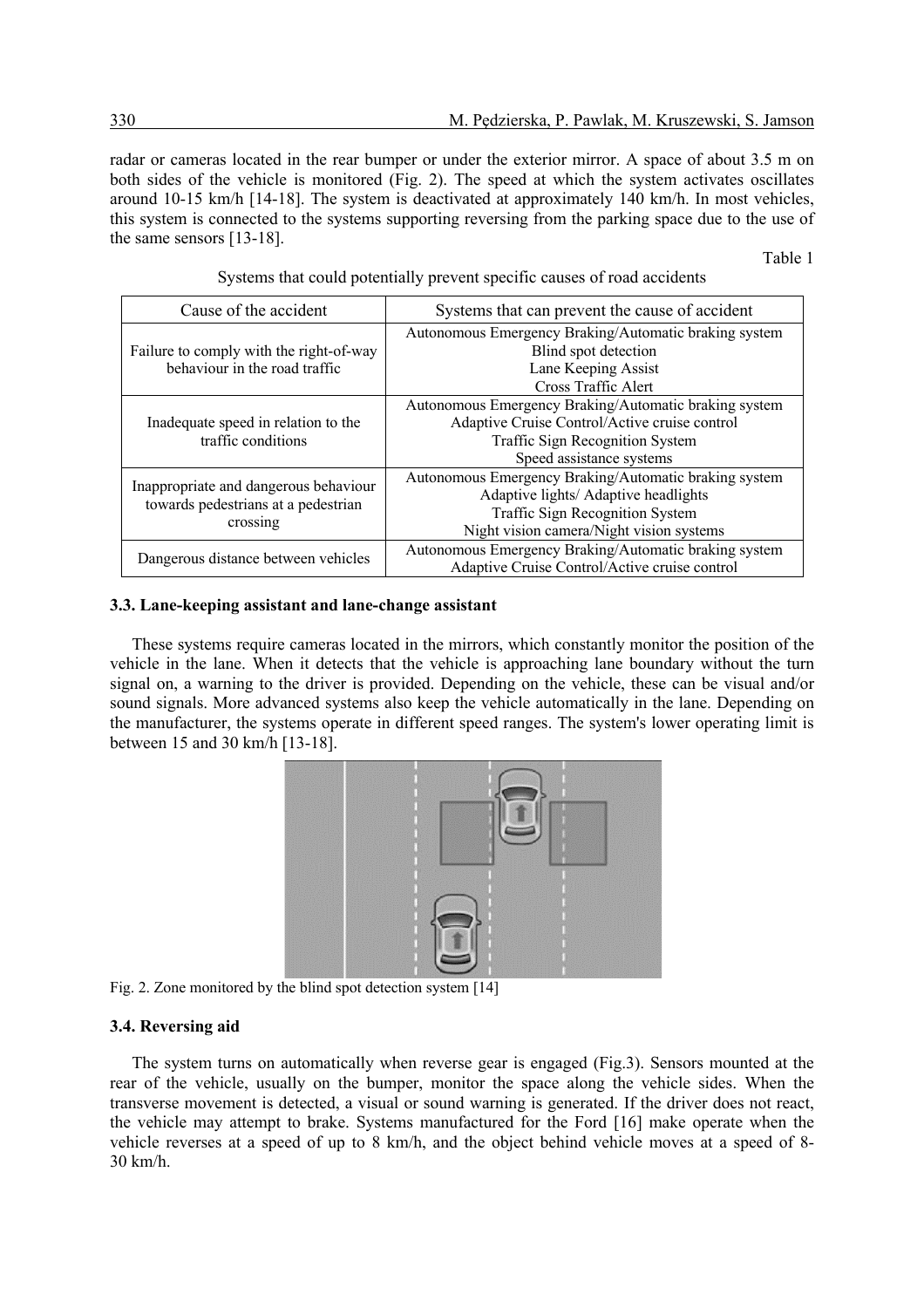

Fig. 3. Operating principle of the reversing aid [13]

#### **3.5. Adaptive, active cruise control**

This system allows to set automatic speed adjustment depending on the current traffic situation. The pre–set speed adapts to vehicles in front to keep a safe distance. Thus, the vehicle equipped with this system will slow down when the other vehicle that is running at a lower speed, appears in the same lane. If the traffic lane in front of the vehicle is empty, the system will accelerate to the pre–set speed. Some vehicles, e.g. Volkswagen makes [17], are also able to reduce the speed before road bend. In most vehicles, the system operates in the speed range of 30–210 km/h. As standard, operation of the system is based on the radar. The radar emits a wave and receives it after reflection from the vehicle ahead. Phase shift or reflected wave delay is used to determine the distance between vehicles. Base on this, the relative speeds of both vehicles are determined, so that the system can take appropriate action. In built–up areas, the system with which Skoda vehicles are equipped, can brake with a delay of 8 m/s2 and 6 m/s2 outside built–up areas [18].

#### **3.6. Road sign recognition system**

The task of the system is to recognize the passing road signs and provide information to the driver. In most vehicles, the system reads speed limit signs, limit cancellations, and no overtaking signs.

Some vehicles also recognize traffic bans, warning signs, signs for vehicles with a trailer, or plates placed under the signs informing about e.g. hourly ranges in which a given restriction applies.

The information is displayed on the on-board computer screen. When the driver exceeds the permitted speed limit, a sound signal is emitted and the sign icon is displayed e.g. in red color.

As standard, this system is based on the analysis of the image recorded by a camera mounted in the base of the rear-view mirror. Some systems can compare the read information with the data contained in GPS navigation. This allows the system to inform the driver when the speed limit changes after passing the intersection. Some vehicles are only equipped with a map-based system. In such situations, in cases of newly opened roads or time marking, the information displayed may not be correct.

## **4. ESTIMATING POTENTIAL CHANGES IN THE NUMBER OF INDIVIDUAL TYPES OF ACCIDENTS DEPENDING ON THE NUMBER OF VEHICLES EQUIPPED WITH THE DRIVER-ASSISTANCE SYSTEMS**

To estimate the reduction in the number of accidents depending on the number of vehicles equipped with a driver assistance system, the first thing to do is to evaluate the number of passenger cars equipped with these systems now and over the next decade. In the years 2014–2018, the average annual growth of passenger cars in relation to the entire car fleet was 3.6%. Assuming such a percentage increase year-to-year, in 2030, the number of passenger cars would be around 26.5 million. On the contrary, PwC firm analysts estimate that more efficient use of cars will cause their number to reduce. According to these assumptions, it is estimated that out of approximately 280 million vehicles registered in Europe, only 200 million will remain in 2030 [19]. In line with such assumptions, the car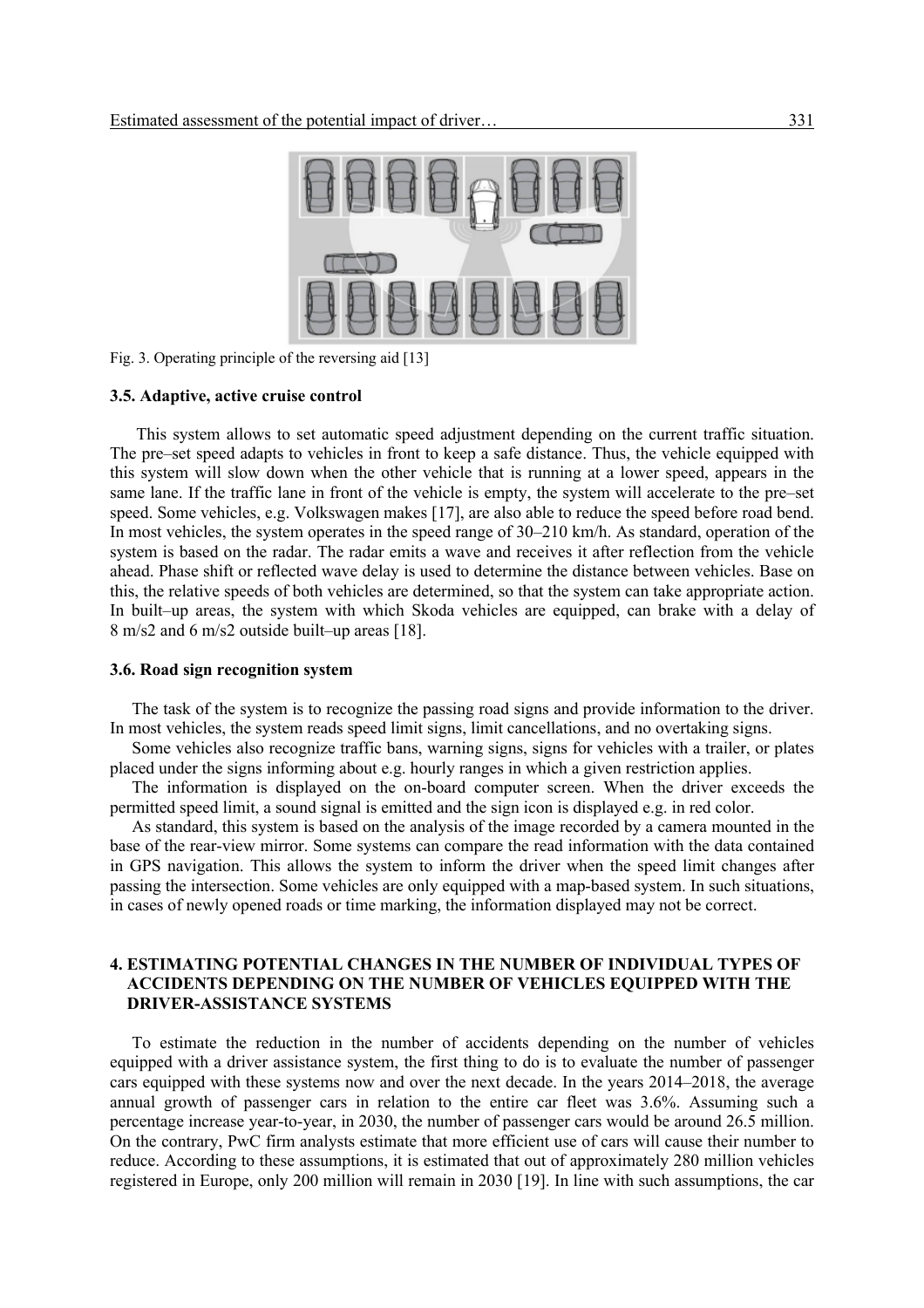life cycle should increase, which will be significantly linked to the autonomy in transport and mutual communication between vehicles. Thanks to the systems used, it is assumed to systematically reduce the number of traffic incidents. The costs of vehicle repair and maintenance will also be reduced, and fewer collisions and accidents will have a positive effect on the distance travelled by individual passenger cars [20]. These data indicate that there will be a decrease in the number of passenger cars by approximately 30% within 12 years, i.e., on average 2.5% per year.

Owing to the political system changes, Polish individual automotive market is relatively young and will probably continue to further development and making up for many years of delays arising over the last few decades. In such a situation, intermediate assumptions should be made, according to which, owing to the autonomization, the market will develop all the time, but slightly slower than in the recent years. Taking into account two values, i.e., the current percentage of the development trend of passenger cars' fleet in Poland (an increase of 3.6% per year) and possible decrease in their number due to autonomy (mentioned earlier decrease by 2.5% per year), the difference of these values can be assumed (an increase of 1.1% per year) as an indicator of growth for the passenger car fleet in Poland over the next decade. According to the adopted assumptions, in 2030, 19 805 400 passenger cars will be registered and used in Poland. The forecast for the total number of passenger cars in Poland until 2030, presented in another source by Jan Burnewicz [21], indicates that this number may increase up to 23 million cars. To average the assumptions, the numerical value of the passenger car fleet in Poland for these two calculations is estimated as 21 402 700 cars in 2030.

Having determined the estimated size of the passenger car fleet in 2030, the impact of using collision avoidance systems in the vehicles, at the level of the road safety in such a time perspective, should be considered. Examining the trend of recent years for various road incidents, in most cases, a systematic, although slow decrease in the number of incidents is noted. Over ten years (2009-2018) the number of accidents decreased by 12 522 incidents; it is a decrease of about 28 percentage points.



Fig. 4. Number of accidents in the years 2009-2018 [22]

According to Fig.4, there were 2.8% fewer accidents year on year. If this trend was maintained until 2030, the number of accidents would decrease by another 33.6%, i.e., lower by more than 9000 accidents.

These are estimates that relate to all accidents, regardless of their types, causes, or type of vehicles involved in the incident. In order to relate these data to the effectiveness of collision-avoidance systems, they should be correlated with other estimates, described later in the article.

The application of collision-avoidance systems can have a major effect on the level of road safety, especially over the next ten years. Currently conducted activities are aimed at increasing the autonomization of transport, but at present, these activities are at initial stages of intensive research and initiatives of this type. The potential for using these systems to increase road safety is enormous. In June 2019, two American research institutes, Highway Loss Data Institute and Insurance Institute for Highway Safety [23], conducted research on the effectiveness of selected systems, which provide real benefits of using collision avoidance technology. During the research, the institutes relied on a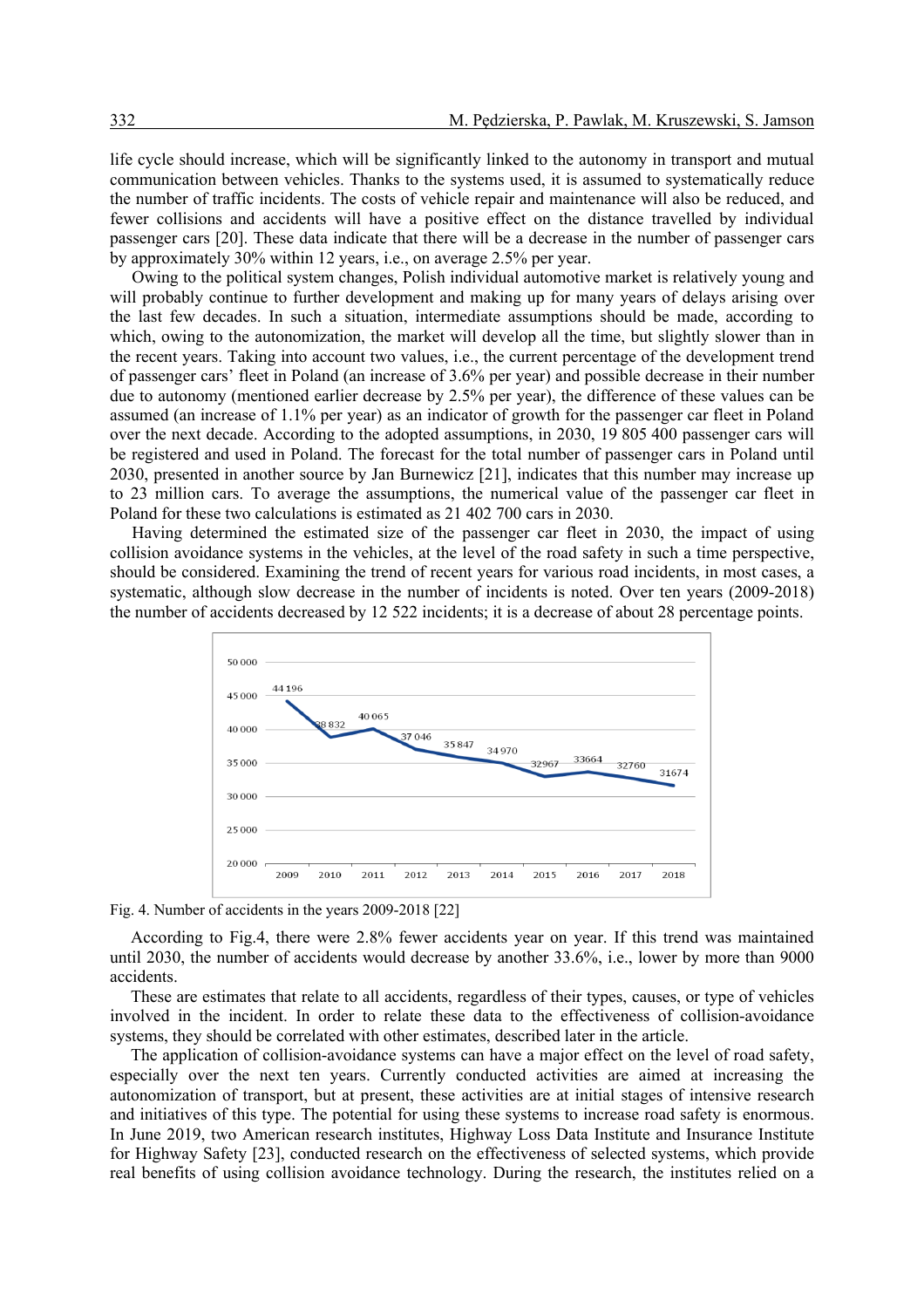comparison of data reported by the police (regarding collisions and accidents) and data on insurance claims from users of vehicles equipped or not equipped with a given driver-assistance technology. Information on the operating effects of five driver assistance systems is as follows:

- Forward Collision Warning (system warning of possible collision with a vehicle in front), allows to achieve the following:
	- o 27% fewer rear collisions,
	- o 20% fewer rear collisions resulting in an injury to someone from the accident/collision participants,
	- o costs of claims from damage to other vehicles lower by 9%, and
	- o costs of claims for injuries suffered by people in another vehicle lower by 16%.
- Forward Collision Warning Plus auto-brake FCW Plus (an alert system about a possible collision with a vehicle in front, together with the use of an automatic braking system), allows to achieve the following:
	- o 50% fewer rear collisions,
	- $\circ$  fewer rear collisions by 56%, as a result of which an accident/collision participant was injured.
	- o lower by 13% costs of claims for damage to other vehicles, and
	- o lower costs of claims, by 23%, for injuries suffered by people in another vehicle.
- Lane Departure Warning (lane keeping assistant) enables to achieve the following:
	- $\circ$  11% fewer collisions/accidents involving a single car, as well as those related to frontal and side impacts, and
	- $\circ$  21% fewer people injured as a result of collision/accident involving a single car, as well as those related to frontal and side impacts.
- Blind Spot Detection (blind spot warning system) allows to achieve the following:
	- o fewer accidents/collisions, by 14%, related to the lane changes,
	- o fewer accidents/collisions, by 23%, related to the change of lane as a result of which an accident/collision participant was injured,
	- o lower by 7% costs of the claims for damage to other vehicles, and
	- lower costs by, 8%, for injuries sustained by people in another vehicle.
- Rear Automatic Braking (automatic braking system when reversing) enables to achieve the following:
	- o fewer collisions/accidents, by 78%, when reversing (in combination with the camera and parking sensors),
	- o less costs of claims, by 12%, resulting from damage to the vehicle, and
	- o less claim costs, by 30%, arising from damage to another vehicle.
- Rear–view Cameras allow a 17% reduction in the number of collisions/accidents when reversing.
- Rear Cross–Traffic Alert (system observing space behind the car entering perpendicularly the transverse road) allows a 22% reduction in the number of collisions/accidents when reversing.

Moreover, in England, the safety impact of connected and autonomous vehicles on motorways was evaluated. However, the evaluation of their safety impacts has been a major challenge owing to the lack of real–world CAV exposure data. More specifically, the developed CAV control algorithm allows a CAV, for the first time, to have longitudinal control, search adjacent vehicles, identify nearby CAVs, and make lateral decisions based on a ruleset associated with motorway traffic operations. A motorway corridor within M1 in England is designed in simulation program and employed to implement the CAV control algorithm. Five simulation models were created, starting with the model of CAV market penetration 0%. The results show that CAVs bring about compelling benefit to road safety as traffic conflicts significantly reduce even at relatively low market penetration rates. Specifically, estimated traffic conflicts were reduced by 12–47%, 50–80%, 82–92%, and 90–94% for 25%, 50%, 75%, and 100% CAV penetration rates, respectively. The results indicate that the presence of CAVs ensured also efficient traffic flow [3].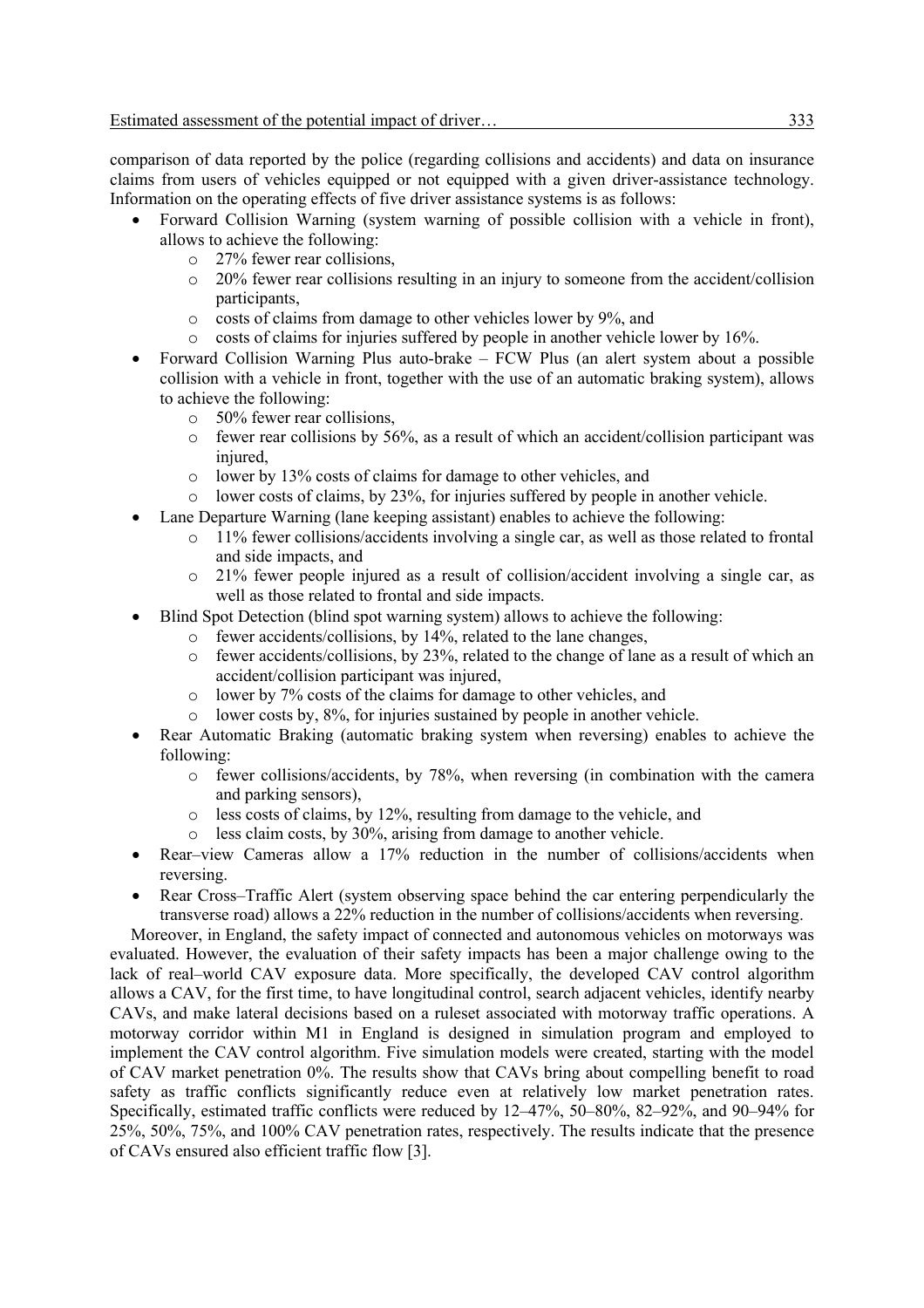Currently, initiatives implemented in Europe include an integrated approach to the road safety policy together with vehicle and infrastructure safety measures based, among the others, on combined and automated mobility. Looking at it from a Polish perspective, the European Commission intends to introduce mandatory safety functions that will reduce the number of accidents and allow the development of connected and automated driving concepts. According to these guidelines, new car models would be equipped with such systems, as e.g. advanced emergency braking system, lanekeeping assistant, or pedestrian and cyclist detection system. According to information on these initiatives, the use of such systems will save up to 10500 people within 10 years and avoid 60000 accidents in which victims are seriously injured. These projections cover the period 2020–2030, and the actions are expected to contribute to achieving the EU's long–term goal of bringing the number of fatalities and persons seriously injured to zero by the 2050. This is the so called "Vision Zero". Reaching the goals of Vision Zero requires the use of new ideas, as well as new technologies and management systems. Management systems should take into account human behaviour–road user, modern vehicles, safe road infrastructure, mobility management, and development of the road safety system. The strategy proposed by the commission aims to make Europe a global leader in the field of fully automated and connected mobility systems. Thanks to these solutions, transport is to be safer, cleaner, cheaper, and more accessible to the elderly and people with reduced mobility [24]. According to the European Parliament's forecasts, in 2025, automated vehicles should account for 20% of all cars sold in the world [25, p. 2]. In turn, according to data from the PwC report, in 2030, there will be 27.1 million autonomous cars of levels four and five in the European Union. In 2017, around 275.3 million passenger cars were registered in the European Union [19, p. 211]. Of these, 32.6 million were, the so–called, connected vehicles, which are partly autonomous and can be assumed to have been fitted with simple driver-assistance systems. This figure represents 11% of all passenger cars [20].

In order to analyze the reduction in the number of incidents due to the use of driver assistance systems, the current number of vehicles on the Polish market equipped with such systems should be calculated. Assuming that most of the autonomous systems are relatively new, the analysis should take into account primarily passenger cars up to 4 years old, which constitute 12.1% of the entire passenger car fleet. Another reference point for estimating this number is the market share of, so–called, premium makes, whose cars are often equipped with the latest systems available on the market. In the report of the Polish Automotive Industry Association [19], it can be read that the increase in registration of premium makes has allowed to gain about 14% of the entire market.

If the aforementioned data were referred to the Polish passenger car fleet, various development variants could be created regarding the number of cars equipped with the driver-assistance systems.

In the so–called "Optimistic variant", it could be assumed that all premium makes are equipped with such systems. However, the 14% market share of these cars is relatively high and it seems that not all cars classified as premium make have autonomous driver-assistance systems. This share seems too high due to the characteristics of the Polish passenger car fleet and the period since these types of systems have been introduced. For example, new passenger cars of premium makes from 5 years ago (2014 year) were equipped only with simple support systems (SAE Level 1). In fact, only in the last few years has there been more intensive development of autonomous systems in vehicles that are designed to support the driver. That is why older vehicles classified even as so–called premium makes will not always be equipped with these systems.

The second variant is the estimated share of this type of cars in the range of 10-11%. Adopting such a percentage is based primarily on the analysis of the number of passenger cars in the entire fleet in the age of up to four years old and on the data available in the PwC report specifying the number of so– called connected cars. For similar reasons as described before, this percentage seems a bit too high for the Polish car fleet. Many new vehicles belong to the lower segments and usually they are not yet equipped with this type of systems. In Poland, in 2017, there were 22569.9 thousand registered passenger cars (rounded up to 22.6 million). Assuming an index of 11% of vehicles equipped with driver-assistance systems, about 2.4 million passenger cars would be equipped with such systems in 2017, which is a relatively high result.

Another variant is based on the analysis of passenger cars from individual market segments, for which it can be assumed that new vehicles should be equipped with driver-assistance systems. These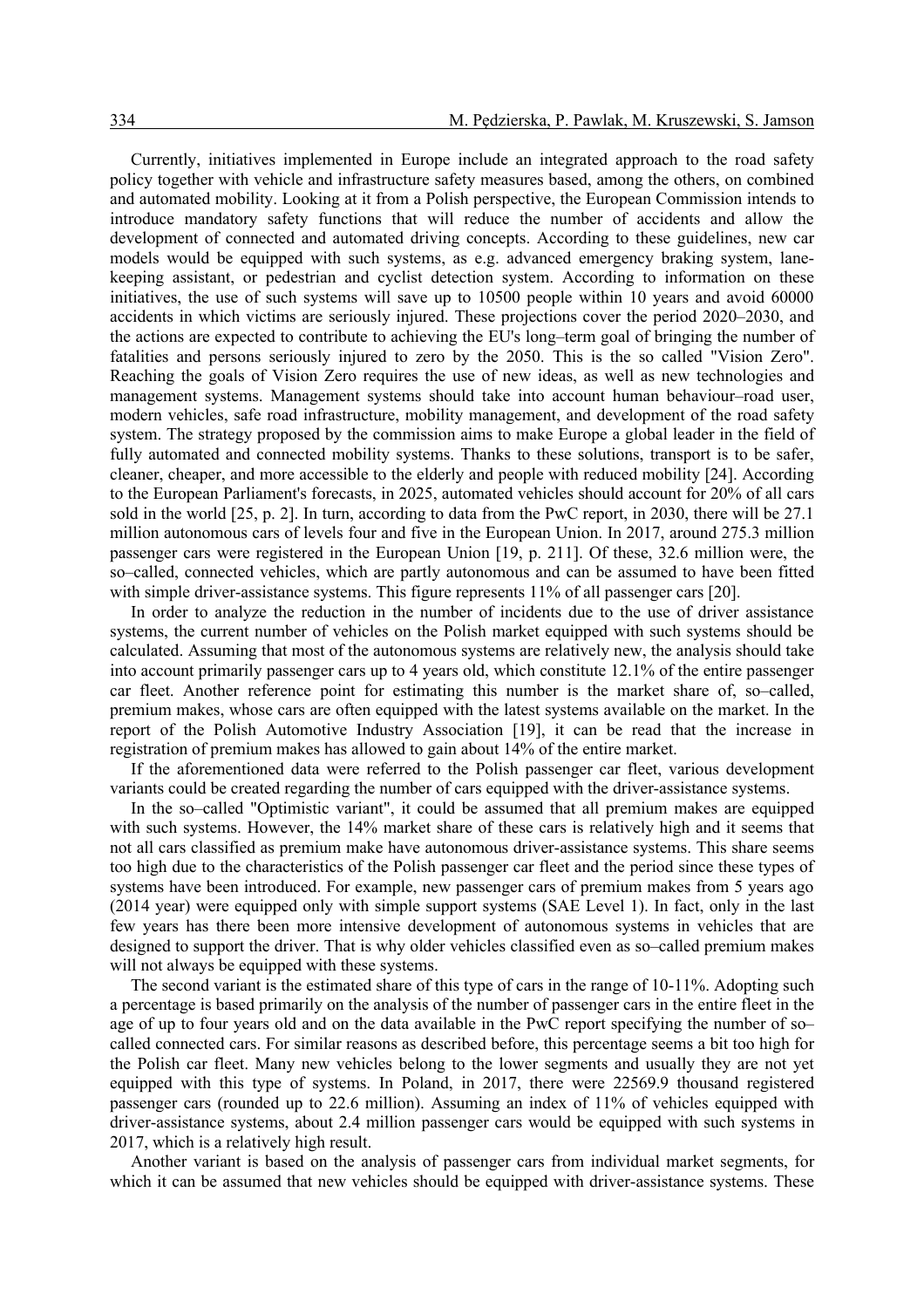vehicles mainly include minibuses, large MPVs, large SUVs, sport and cabriolet/convertible cars, as well as F, E, and D segment vehicles. For the aforementioned segments, an index of 75% of cars equipped with this type of assistance systems was adopted. A 25% index was adopted for small and medium segment vehicles. This index applies to the first registrations of new passenger cars in 2017– 2018. Taking into account the aforementioned assumptions and calculations, it can be assumed that in 2018, 143 440 passenger cars equipped with autonomous systems supporting the driver were registered. In the entire passenger car fleet, this sum accounts for 0.83%. A similar percentage share can be used for the estimates in subsequent years, but it is not the current percentage of market share. Assuming that these systems have been used for several years (e.g. Lexus introduced the Lexus Safety System for the first time in 2015), and assuming that in the years 2014–2018, number of cars equipped with autonomous systems assisting a driver were growing at level 0.83% every year, in 2018, the estimated market share of these cars was 4.15%, i.e. 720 805 passenger cars.

In connection with the presented estimates and assumptions, it seems the most appropriate to assume the share of this type of vehicles in the entire passenger car fleet in Poland at the level of 4.15% in 2018. Therefore, the first estimated value of reducing the number of accidents assumes the number of accidents reduced by the value of increasing the number of vehicles with autonomous systems by about 0.83% every year. According to the presented assumptions, in 2030, the number of passenger cars equipped with autonomous systems will be 3019921.

Another variant specifying the reduction in the number of accidents by the 2030, taking into account the increase in the number of passenger cars equipped with autonomous systems divided into different age groups is the progressive one. Adopting the progressive variant for analysis, three age groups of passenger cars were taken into account, which were included in the forecast until 2030: cars up to 4 years old, 5-10 years old, and 11-20 years old. For example, estimates for the last age group start from 2026, when this age is reached by cars equipped with systems currently being implemented in new passenger cars. For this variant, the percentage of cars in each of the age groups was adopted in accordance with the age structure of passenger cars at the end of 2018 [19, p. 24]. In total, for the 2030, a projected number of 3883670 passenger cars equipped with autonomous systems aimed at avoiding collisions was obtained. This number represents 18.15% of the total estimated passenger car fleet. Assuming the results obtained in this variant, the number of accidents will reduce by approx. 1.17% year on year.

The third variant is average and defines the reduction in the number of accidents by the 2030, taking into account the increase in the number of passenger cars equipped with autonomous systems by trend in registration of specific age groups of passenger cars. In this option, the analysis of the percentage share of passenger cars by age structure was based on the trend of the last 10 years. According to the forecast, in 2030, a total of 3647038 passenger cars will be travelling on Polish roads equipped with autonomous driver-assistance systems designed to avoid collisions. This number represents 17.04% of the total estimated passenger car fleet. The number of accidents will be reduced by approx. 1.07% on a year–to–year basis, due to the increase in the number of vehicles with autonomous systems by the same value year-to-year.

The fourth variant, the most optimistic, assumes the adoption of a coefficient of 2.78%, year–to– year, in the reduction of accidents, which was calculated when analyzing the types of traffic incidents in 2018. In 2018, approximately 878 accidents were avoided due to the type of accident and thanks to the use of autonomous systems in 4.15% of passenger cars. Estimated number of accidents by the types, that were avoided, accounted for 2.78% of all accidents in 2018. This value is very close to the trend that has occurred in recent years (2.8 percent decrease in the number of accidents) and will allow to reduce the number of accidents in 2030 to about 22.5 thousand (see table no. 2).

Adopting the aforementioned data, the potential to reduce the number of road incidents for such a percentage of passenger cars equipped with these systems should be determined. In later section, a potential reduction in the number of accidents according to four estimates is shown. The compilation of estimates is shown in Table 2 [Authors' own compilation].

The forecast for reducing the number of accidents by the 2030 shows potential to reduce them by approximately 5 000 (average value for four estimates), thanks to the use of autonomous systems in passenger cars that support the driver. These estimates were calculated taking into account the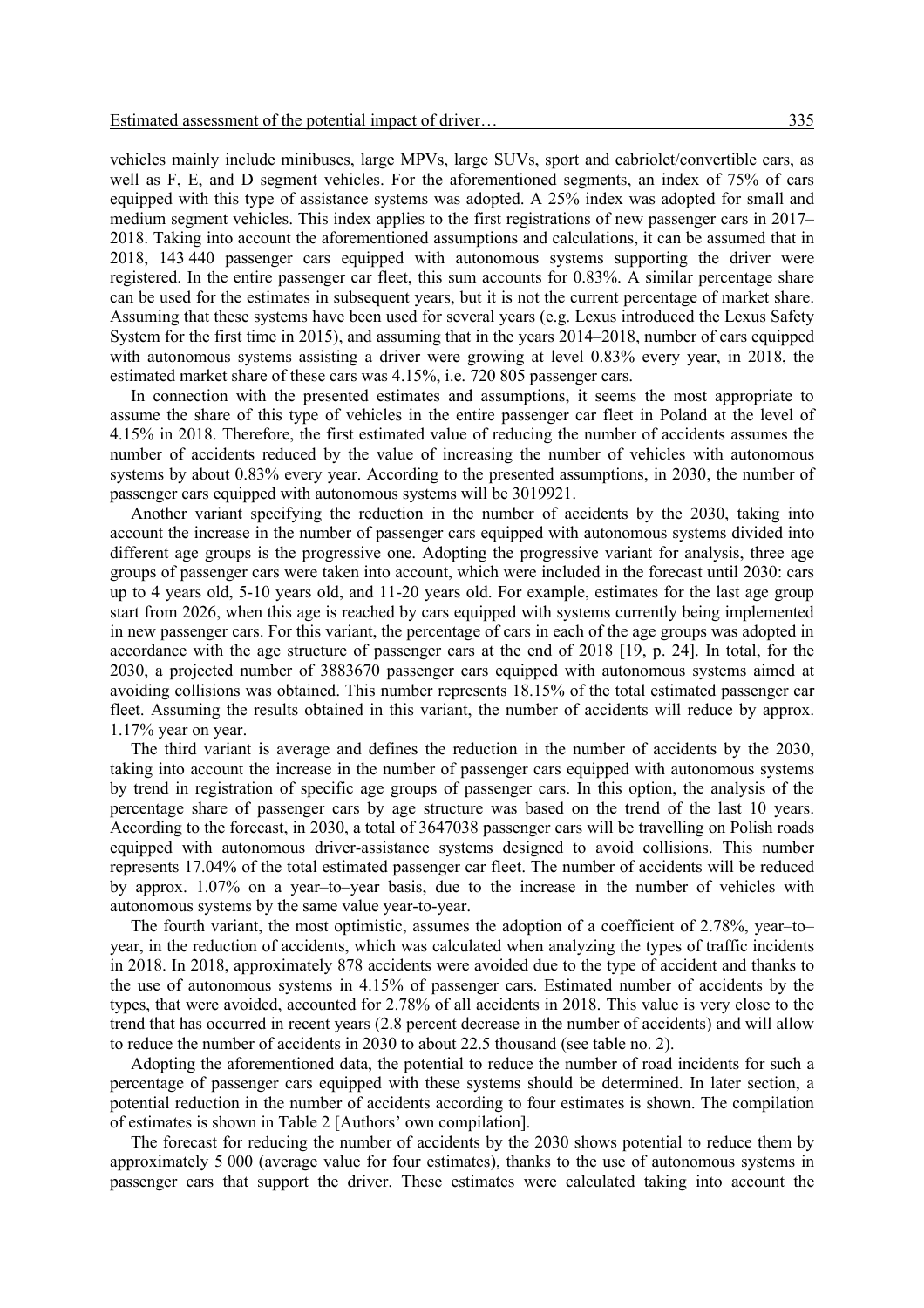potential share of passenger cars equipped with these systems in 2030. This reduction represents about 15% of all accidents, taking into account events that occurred in 2018, which is the base year for the estimates conducted

#### Table 2

| Year          | Estimated number of<br>accidents reduced by<br>approx. 0.83% from<br>year to year | Estimated number of<br>accidents reduced by<br>approx. $1.07\%$ from<br>year to year | Estimated number<br>of accidents<br>reduced by approx.<br>1.17% from year to<br>year | Estimated<br>number of<br>accidents<br>reduced by<br>approx. 2.78%<br>from year to year | Average<br>for four<br>estimates |
|---------------|-----------------------------------------------------------------------------------|--------------------------------------------------------------------------------------|--------------------------------------------------------------------------------------|-----------------------------------------------------------------------------------------|----------------------------------|
| $2018$ (base) | 31 674 (base data)                                                                | 31 674 (base data)                                                                   | 31 674 (base data)                                                                   | 31 674 (base                                                                            | 31 674                           |
| year)         |                                                                                   |                                                                                      |                                                                                      | data)                                                                                   |                                  |
| 2019          | 31 411                                                                            | 31 3 35                                                                              | 31 30 3                                                                              | 30 793                                                                                  | 31 211                           |
| 2020          | 31 150                                                                            | 31 000                                                                               | 30 937                                                                               | 29 9 37                                                                                 | 30 756                           |
| 2021          | 30 891                                                                            | 30 668                                                                               | 30 575                                                                               | 29 10 5                                                                                 | 30 310                           |
| 2022          | 30 635                                                                            | 30 340                                                                               | 30 217                                                                               | 28 29 6                                                                                 | 29 872                           |
| 2023          | 30 381                                                                            | 30 015                                                                               | 29 863                                                                               | 27 509                                                                                  | 29 442                           |
| 2024          | 30 1 29                                                                           | 29 6 94                                                                              | 29 5 14                                                                              | 26 744                                                                                  | 29 0 20                          |
| 2025          | 29 879                                                                            | 29 3 7 6                                                                             | 29 169                                                                               | 26 001                                                                                  | 28 606                           |
| 2026          | 29 631                                                                            | 29 062                                                                               | 28 8 28                                                                              | 25 278                                                                                  | 28 200                           |
| 2027          | 29 3 8 5                                                                          | 28 751                                                                               | 28 4 91                                                                              | 24 5 7 5                                                                                | 27 801                           |
| 2028          | 29 14 1                                                                           | 28 4 43                                                                              | 28 158                                                                               | 23 892                                                                                  | 27 409                           |
| 2029          | 28 8 9 9                                                                          | 28 139                                                                               | 27829                                                                                | 23 228                                                                                  | 27 024                           |
| 2030          | 28 6 5 9                                                                          | 27838                                                                                | 27 503                                                                               | 22 5 8 2                                                                                | 26 646                           |

Forecast of reducing the number of accidents by the 2030, in accordance with the assumptions adopted for all the described forecasts and average values for these variants

It seems that the estimates for the four variants presented in the table are not exaggerated, and it is assumed that their credibility is quite high. The reduction of accidents at the level of 15%, thanks to use of the driver assistance systems, in the average result of four estimates, seems to be correct. The estimated market share for vehicles equipped with these systems does not exceed 20% in 2030, and the reduction in the number of accidents is 15%. These results are similar or a bit worse than the results of simulation studies investigating a similar dependency that were carried out in England (25% market share, 12-47% fewer accidents) [3]. Lower estimated market share of vehicles with this type of systems compared with Western European countries is associated with the wealth of the Polish society and accessibility of new, well-equipped vehicles. Positive changes in this respect will intensify and will continue, but Poland will still have to catch up distance in this respect. Moreover, the process of educating the society on appropriate road safety behaviours is delayed because the development of individual motorization has a shorter history than in other Western European countries. Therefore, the presented assumptions seem correct, despite the fact that the reduction of accidents by 5,000 (15% lower accident rate) till year 2030 is not such a significant value. It does not change the fact that the more widespread use of driver assistance systems will save many lives and obtain measurable social and economic benefits.

## **5. SUMMARY**

With the increase in vehicle automation, human participation in the control process decreases. Certain activities are carried out by the system, and the role of the driver is to control the road situation and respond appropriately (as soon as possible) in an emergency. Elimination or minimization of the human factor in the vehicle control process could have a positive effect on the level of the road safety. In order to ensure the highest level of safety, it is necessary to know how the system works and its capabilities. Therefore, it seems necessary to design systems ensuring the highest level of understanding [26].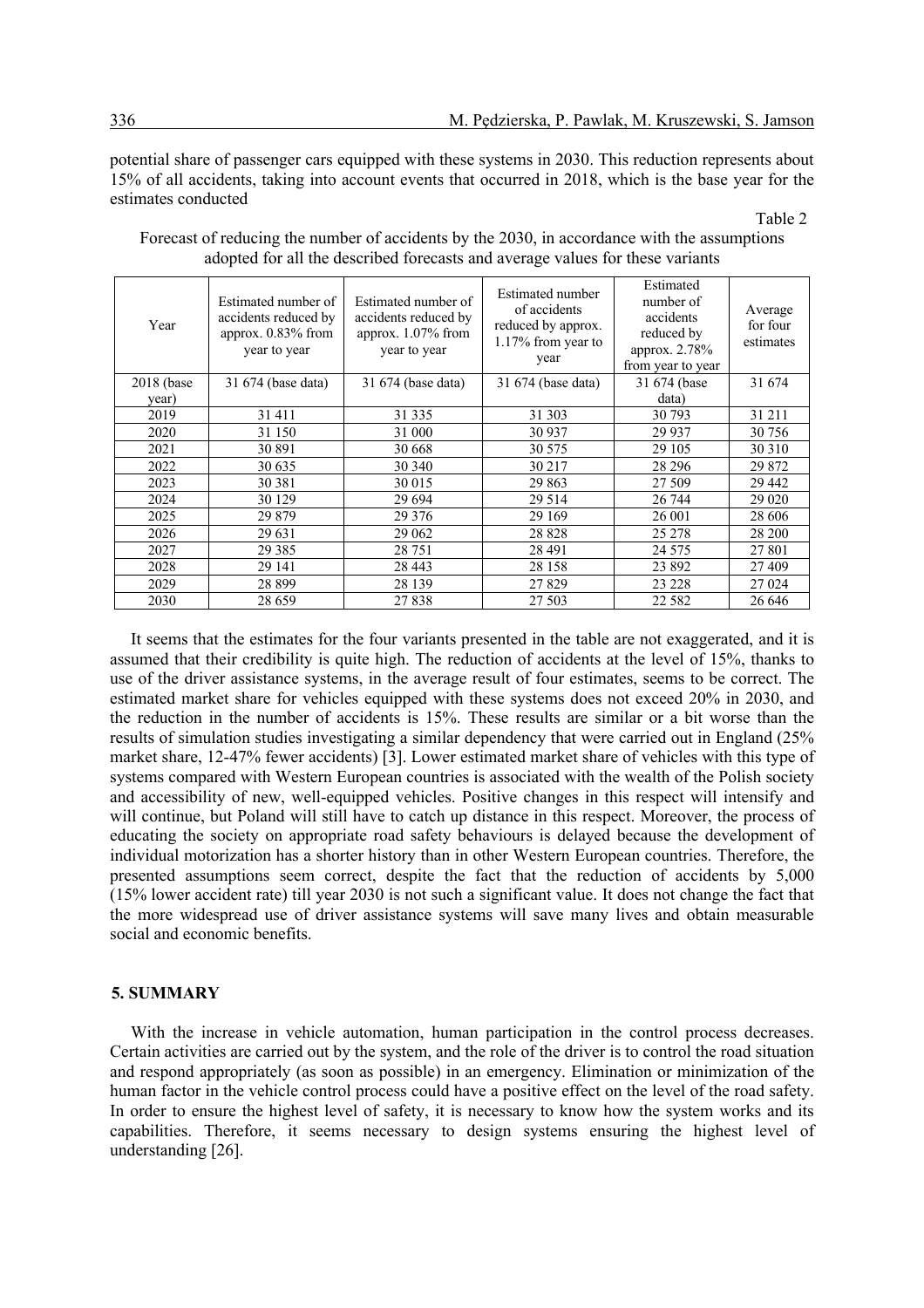Some of the driver-assistance systems, in accordance with the guidelines of the European Parliament, will be compulsorily installed in new vehicles. There is a second point that remains, as many drivers as possible should be persuaded to actively use these systems. Unfortunately, equipping a vehicle with a driving-assistance system, is not always synonymous with the tendency of drivers to turn on these systems. Therefore, the effectiveness of these systems should be described as often as possible, what could encourage drivers to widespread use them. Among other things, such publications may influence the awareness of drivers. This information should be disseminated to the widest possible audience, as these systems help save lives and reduce the severity of accidents.

The estimates presented were based on numerous expert analyses. The process of combining forecasts contained in the expert analyses, including individual assumptions, allows to work out a kind of compromise expectations in relation to the studied phenomenon. The conclusions from the forecast for 2030, which are presented in this article, have been prepared assuming various types of processes related to the road traffic, development of the car fleet, and road safety in Poland. These processes are predictable, which means that their condition can be determined based on current trends and future determinants with a high degree of probability. The presented forecast is an objective characteristic of the possible future scenarios for reducing the number of accidents and development of the fleet of passenger cars equipped with autonomous driver-assistance systems. The forecast presents several variants of estimating this phenomenon, both more and less optimistic.

The presented research results show the need for further research related to the development, testing and evaluation of driving-assistance systems. Various educational campaigns for road safety are currently being carried out, among them there could be campaigns showing the advantages of such systems. The sooner education starts in this regard, the better results and the greater social confidence in new technologies will be achieved in the future.

#### **Acknowledgment**

The publication presents fragments of analyses performed as part of the AV-PL-ROAD "Polish Road to Automation of Road Transport" project, financed by the National Centre for Research and Development. The article has been presented on 13th International BRD GAMBIT 2020 Conference. Co-funded by the Science Excellence programme of the Ministry of Science and Higher Education.

## **References**

- 1. Bačkalić, S. & Jovanović, D. & Bačkalić, T. & et al. The application of reiability reallocation model in traffic safety analysis on rural roads. *Transport Problems*. 2019. Vol. 14. Issue 1. DOI: 10.21307/tp.2019.14.1.11.
- 2. Budzyński, M. & Romanowska, A. & Żukowska, J. & Kustra, W. Experiences and Challenges in Fatality Reduction on Polish Roads. *Sustainability*. 2019. Vol. 11(4).
- 3. Papadoulis, A. & Quddus, M. & Imprialou, M. Evaluating the safety impact of connected and autonomous vehicles on motorways. *Accident Analysis & Prevention*. 2019. Vol. 124.P. 12-22.
- 4. Bagloee, S.A. & Tavana, M. & Asadi, M. & Oliver, T. Autonomous vehicles: challenges, opportunities, and future implications for transportation policies. *Journal of Modern Transportation*. 2016. Vol. 24. P. 284-303.
- 5. Rossi, F. & Zhang, R. & Hindy, Y. & Pavone, M. Routing autonomous vehicles in congested transportation networks: structural properties and coordination algorithms. *Autonomous Robots*. 2018. Vol. 42. P. 1427-1442.
- 6. Stanton, N.A. & Salmon, P.M. Human error taxonomies applied to driving: A generic driver error taxonomy and its implications for intelligent transport systems. *Safety Science*. 2009. Vol. 47(2). P. 227-237.
- 7. Theeuwes, J. *Self-Explaining Roads and Traffic System. In Designing Safe Road Systems*. CRC Press. P. 11-26. https://doi.org/10.1201/9781315576732-2.
- 8. Endsley, M.R. Situation Awareness in Future Autonomous Vehicles: Beware of the Unexpected. In: *Congress of the International Ergonomics Association IEA 2018: Proceedings of the 20th*